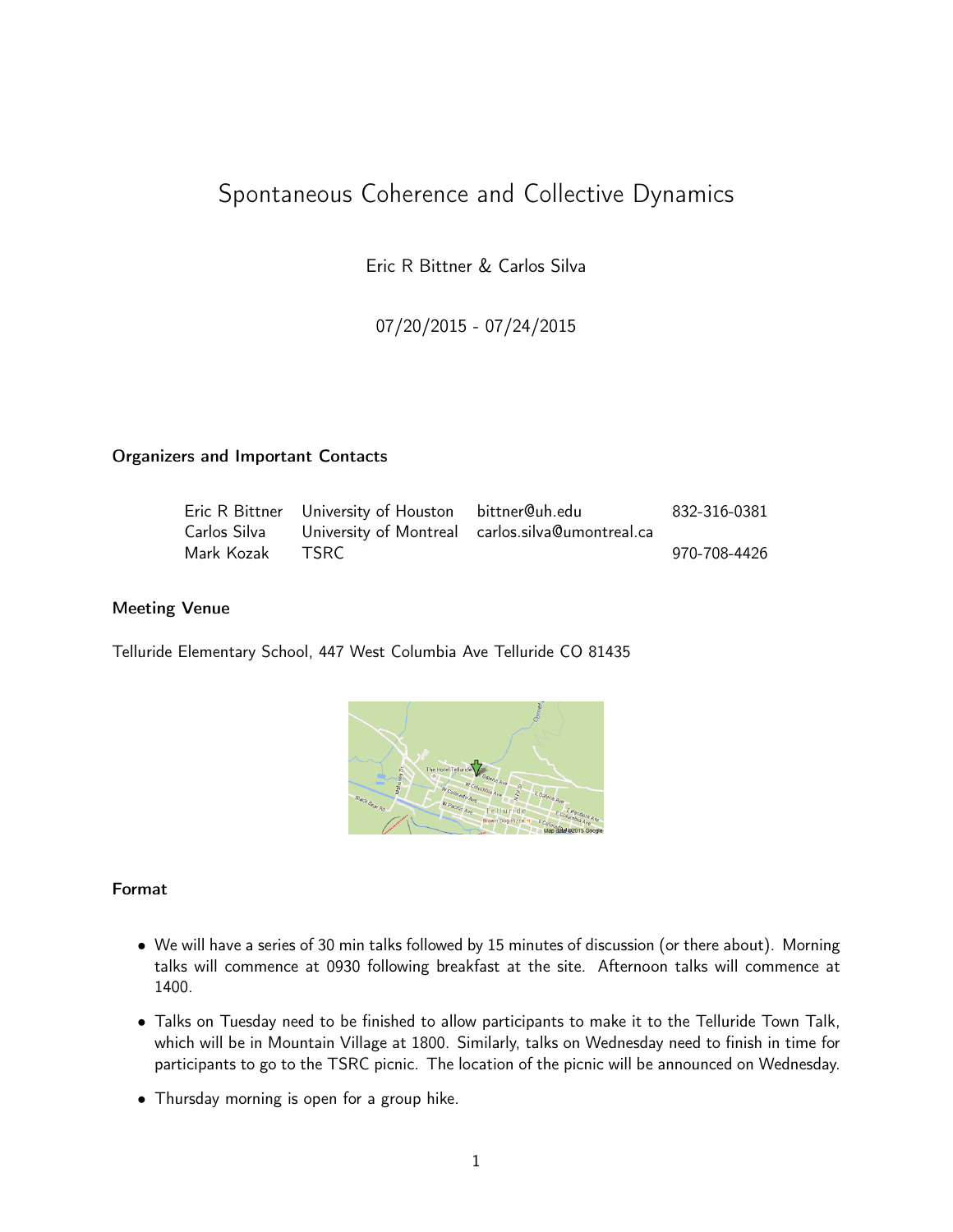## 1 Meeting Schedule

| Time         | Mondav<br>2015-07-20 Mon                                               | Tuesdav<br>2015-07-21 Tue                                                 | Wednesdav<br>2015-07-22 Wed                                                            | Thursdav<br>2015-07-23 Thu                               | Fridav<br>2015-07-24 Fri                                                 | Saturday<br>2015-07-25 Sat |
|--------------|------------------------------------------------------------------------|---------------------------------------------------------------------------|----------------------------------------------------------------------------------------|----------------------------------------------------------|--------------------------------------------------------------------------|----------------------------|
| 0900<br>0930 | <b>Breakfast</b>                                                       | <b>Breakfast</b><br><b>Plasmons</b><br>Keith Nelson<br>Andrei Piryatinski | <b>Breakfast</b><br><b>Polariton Condensation 1</b><br>Jonathan Keeling<br>Peter Kiton | <b>Breakfast</b><br>Group hike                           | <b>Breakfast</b><br>Novel systems<br>Natalie Stingelin<br>Sergei Tretiak |                            |
| Noon<br>1400 | Welcome                                                                |                                                                           | Ronin Rapaport                                                                         |                                                          | End of conference                                                        |                            |
|              | <b>Coherent Dynamics</b><br><b>Greg Scholes</b><br><b>Eric Bittner</b> | 2D Spectroscopy<br><b>Andrew Marcus</b><br>Carlos Silva                   | <b>Polariton Condensation 2</b><br>Mark Steger<br>Alexander Edelman                    | <b>Electronic Dynamics</b><br>Felix Thouin<br>Kush Patel |                                                                          |                            |
| Evening      | Open                                                                   | Hao Li<br>Pascal Gregoire<br>Town Talk (1800)                             | Rvo Hanai<br><b>TSRC Picnic</b>                                                        | Vladimir Lankevich<br>Open                               |                                                                          |                            |

# 2 Titles of talks

We would like to ask participants to uploaded a PDF copy of their presentation to a common Dropbox to be shared with other participants. This has been a tradition of previous TSRC workshops on this topic and we would like to add yours to the archive.

- Monday July 20 Afternoon Coherent Dynamics
	- Greg Scholes, Princeton University Coherence and excitons in photosynthetic light harvesting
	- Eric Bittner, University of Houston Role of quantum tunneling, delocalization, and spin statistics in organic photovoltaics
- Tuesday July 21 Morning: Surface Plasmons
	- Keith Nelson, MIT title
	- Andrei Piryatinski, LANL title
- Tuesday July 21 Afternoon: Multidimensional Spectroscopy
	- Andrew Marcus, University of Oregon title
	- Carlos Silva, University of Montreal title
	- Hao Li, University of Houston Hot exciton dissociation in photovoltaic conversion in organic solar cells
	- Pascal Gregoire, Universite de Montreal title
- Wednesday July 22 Morning: Polariton BEC 1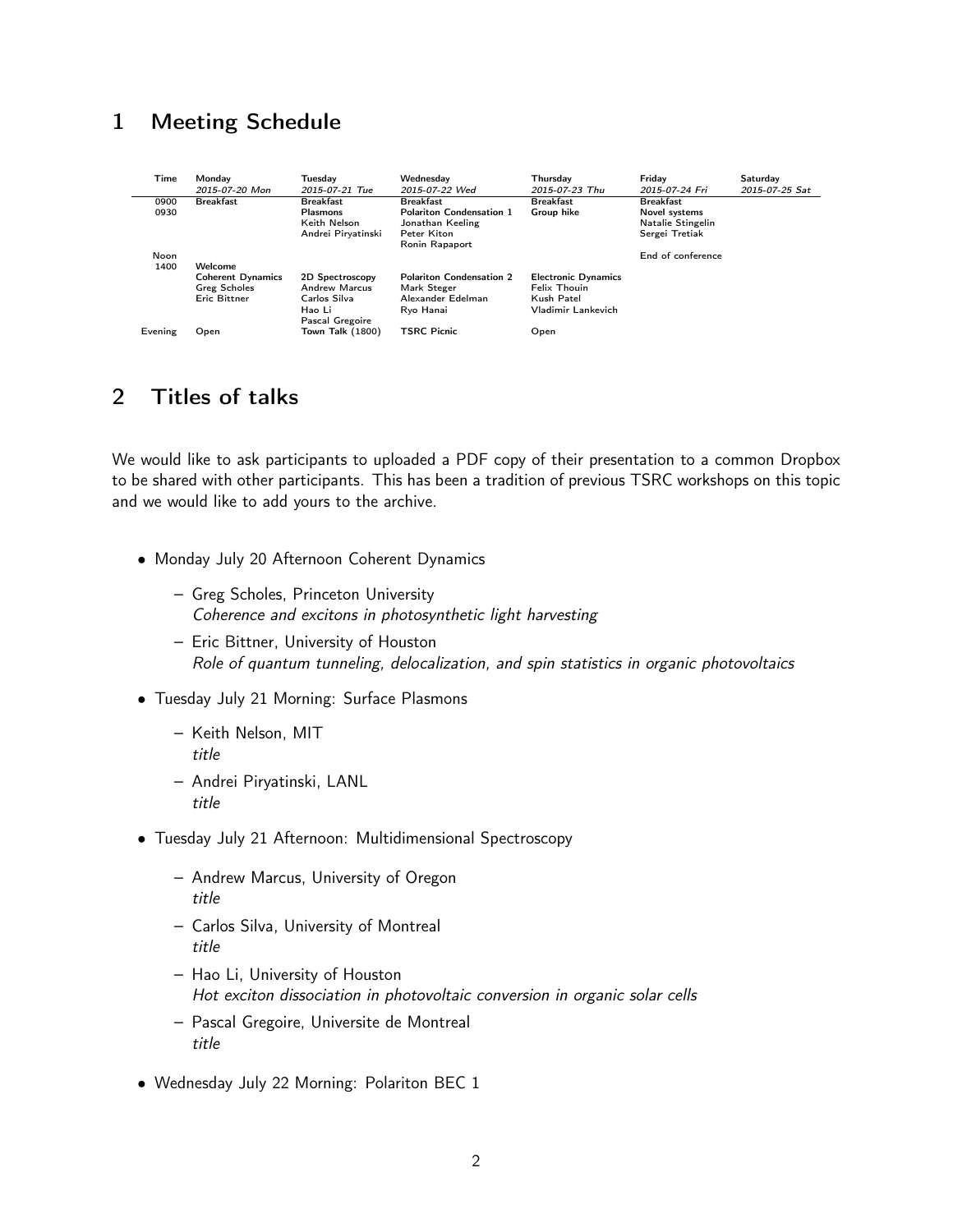- Jonathan Keeling, Univ. of St. Andrews title
- Peter Kirton, Univ of St. Andrews title
- Ronin Rapaport, Hebrew Univ. title
- Wednesday 22 July Afternoon: Polariton BEC 2
	- Mark Steger, Univ. of Pittsburgh title
	- Alexander Edelman, University of Chicago title
	- Ryo Hanai, Keio University title
- Thursday 23 July Morning: Group Hike (TBA)
- Thursday 23 July Afternoon: Electronic Dynamics & Spectroscopy
	- Felix Thouin, UdM title
	- Kush Patel, Univ. of Houston title
	- Vladimir Lankevich, Univ. of Houston title
- Friday 24 July Morning: Novel systems
	- Natalie Stingelin, Imperial College London title
	- Sergie Tretiak, Los Alamos National Lab A few roadblocks toward efficient perovskite photovoltaics